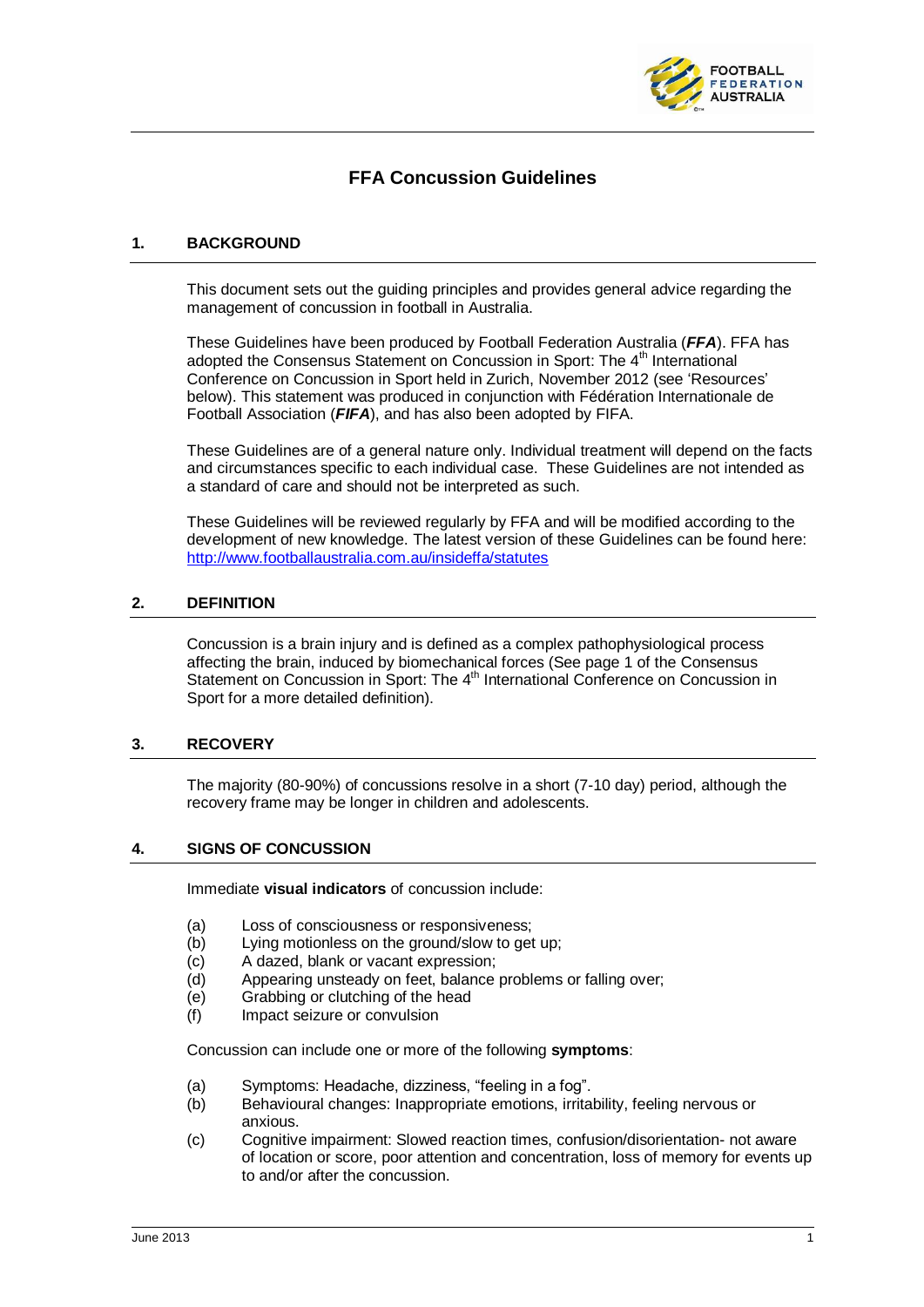The Pocket Concussion Recognition Tool may be used to help identify a suspected concussion (see 'Resources' below).

# **5. REMOVE FROM PLAY**

Any athlete with a suspected concussion should be **immediately removed from play**, and should not be returned to activity until they are assessed by a qualified medical practitioner.

Players with a suspected concussion should not be left alone and should not drive a motor vehicle.

Only qualified medical practitioners should diagnose whether a concussion has occurred, or provide advice as to whether the player can return to play.

There should be **no return to play** on the day of a concussive injury.

## **6. MEDICIAL ASSESSMENT**

A qualified Medical Practitioner should:

- (a) Diagnose whether a concussion has occurred based on clinical judgement;
- (b) Evaluate the injured player for concussion using SCAT 3 (or Child SCAT 3) or similar tool (see 'Resources' below);
- (c) Advise the player as to medical management;
- (d) Advise the player as to when it is appropriate to begin a Graduated Return to Play Program (Annexure 1 to these Guidelines).
- (e) Clear the player to return to play following the graduated RTP program

# **7. RETURN TO PLAY**

Following clearance from a qualified Medical Practitioner for the player to return to play, the player should progress through a **Graduated Return To Play Program** (see Annexure 1 to these Guidelines).

In all cases, the **Graduated Return To Play Program** provides for a minimum of 6 days before the player can play a competitive game.

## **8. RESOURCES**

- (a) Consensus Statement on Concussion in Sport: The  $4<sup>th</sup>$  International Conference on Concussion in Sport held in Zurich, November 2012 (McCrory et al), found here: <http://bjsm.bmj.com/content/47/5/250.full>
- (b) Pocket Concussion Recognition Tool, found here: <http://bjsm.bmj.com/content/47/5/267.full.pdf>
- (c)  $\overline{SCAT 3} -$  Sport Concussion Assessment Tool  $-3^{rd}$  Edition, found here: <http://bjsm.bmj.com/content/47/5/259.full.pdf>
- (d) Child-SCAT3- Sport Concussion Assessment Tool (for children ages 5-12 years), found here: <http://bjsm.bmj.com/content/47/5/263.full.pdf>
- (e) Graduated Return to Play Protocol (Annexure 1 to these Guidelines)